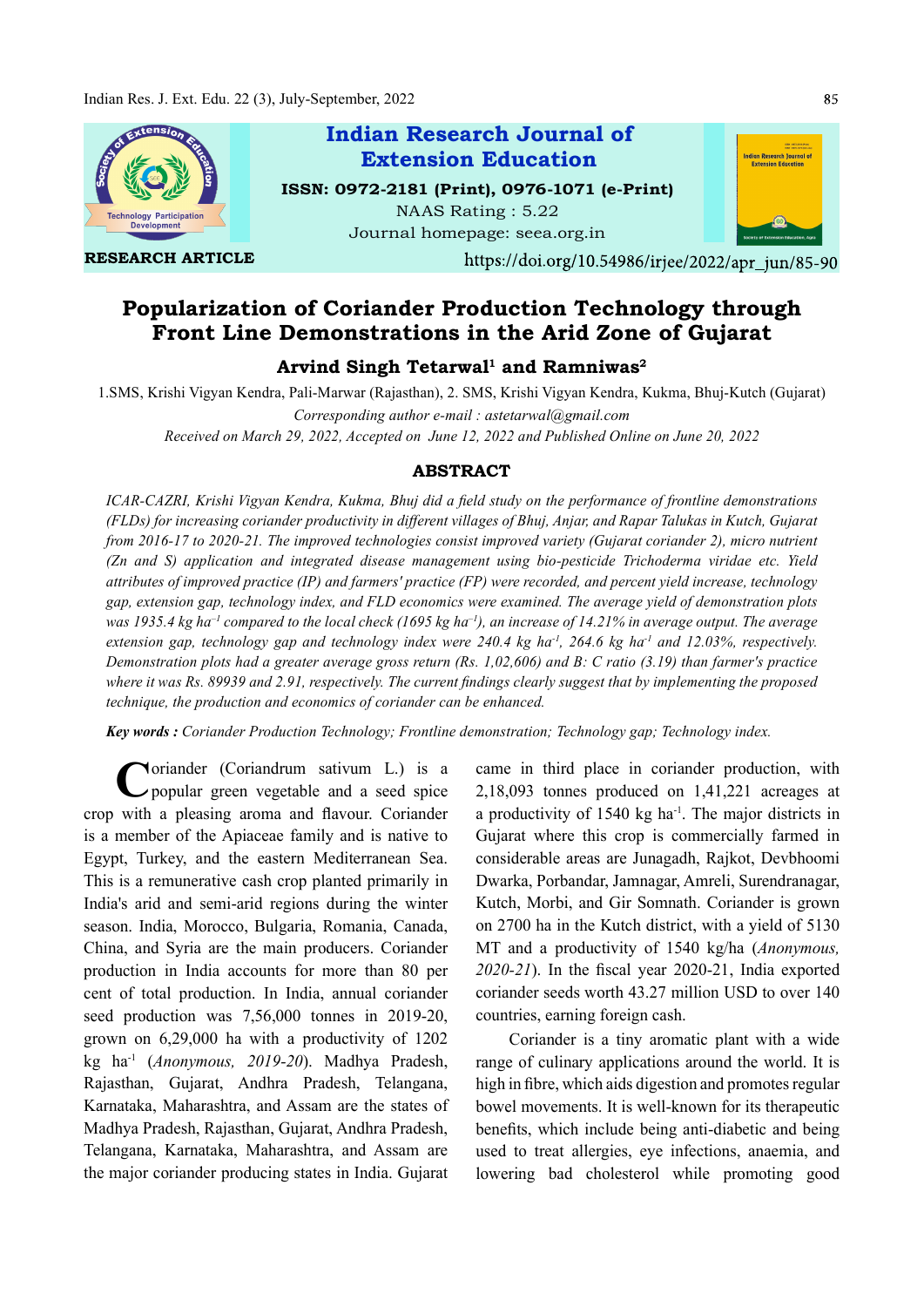cholesterol in the body. Copper, zinc, iron, and other vital minerals found in seeds help to raise RBC and enhance heart health.

Kutch district is located in Gujarat's north western region, bordered on the south and west by the Gulf of Kutch and the Arabian Sea, and on the north and east by the Great and Little Rann (seasonal wetlands). Soils are usually saline and alkaline in nature, and their texture ranges from sandy to sandy loam. The main limiting constraints in coriander production include low soil fertility, shortage and poor-quality irrigation water, high prevalence of soilborne diseases, and a lack of adoption of improved coriander production techniques. The crop is susceptible to aphids, seed midges, and leaf-eating caterpillars, as well as diseases (fusarium wilt, stem gall, and powdery mildew), which result in yield reductions.

Farmers' poor or partial acceptance of an ii. enhanced package of practices appears to be a gap between the scientist's proposed technology and its altered form at the farmer's level. Even while farmers are eager to accept improved varieties and technology, many coriander growers continue to use local cultivars and traditional methods of cultivation. Poor adoption of high yielding varieties and indiscriminate use of chemical pesticides and fertilisers increased cultivation costs and reduced farmers' net profits. Many viable technologies have been developed by scientists with great efforts, but they have not yet reached the farming community at a sufficient rate. In general, there is a time lag between the emergence of new ideas and their implementation.

The productivity of coriander could be increased by adopting recommended scientific and sustainable management production practices (Lal et al., 2013) and Meena et al., 2016). Frontline demonstration (FLD) is one of these programmes, which focuses on increasing productivity by providing vital inputs as well as improved packages of practices that have been tested by scientists from ICAR Institutes and State Agricultural Universities (SAUs). The yields are higher when high yielding variety seed, recommended seed rate, seed treatment, planting time, appropriate fertiliser dose, weed control, and integrated pest and disease management are used, as opposed to farmer's practices. Other key aspects of this initiative include promoting the farming of improved varieties, receiving feedback from farmers concerning barriers to adoption of recommended improved technologies

for further research, and maximising the technology diffusion process among farmers (Nagarajan et al., 2001).

In light of these considerations, we conducted FLDs in farmers' fields to encourage the adoption of the high-yielding variety Gujarat Coriander-2 as well as an improved package of practices in the arid Kutch, with the goal of increasing productivity and increasing net profit from this spice crop. With this in mind, the current study seeks to investigate the Yield Gap, Technological Gap, Extension Gap, Technology Index, and Yield Gap between FLD plots and farmers' practices, as well as the level of technology adoption and economics of the technology. The following objectives were undertaken in present study;

- To compare the yield level of improved practice (FLD plot) with conventional or farmers' practice
- To exhibit the performance of high yielding variety with improved package of practices by comparative economic analysis
- iii. To generate feedback information for further strengthening of research and extension system.

### METHODOLOGY

The current study was conducted by the ICAR-CAZRI, Krishi Vigyan Kendra, Bhuj-Kutch (Gujarat) during the rabi, 2016-17 to 2020-21 at farmer's fields. A total of 86 frontline demonstrations were held throughout a 34.4 ha area in various villages namely Kukma, Kotda Chakar, Jambhudi, Nana Reha, Chapredi, Atalnagar, Vavdi, Dhaneti, Chandiya and Ratnal of the Kutch district in Gujarat's Arid Zone. Table-1 lists the materials for the current study in terms of frontline demonstrations (FLDs) comprising high yielding variety with improved package of practices, where existing farming techniques were viewed as a local check or farmers practice (FP). The soils in the study area were primarily saline and alkaline with pH value 8.5 to 9.2 and EC ranging from  $0.9$  to  $2.6$  dSm<sup>-1</sup>, a sandy to sandy loam texture having low levels of important micronutrients and organic carbon. The FLDs were used to look at the differences in potential yield and demonstration yield, as well as the extension gap and technology index. In this impact study, yield data was obtained from FLD plots along with local farming practices widely used by farmers in this region, for comparative analysis. Under demonstration plots, we have provided critical inputs such as seeds of variety Gujarat coriander-2,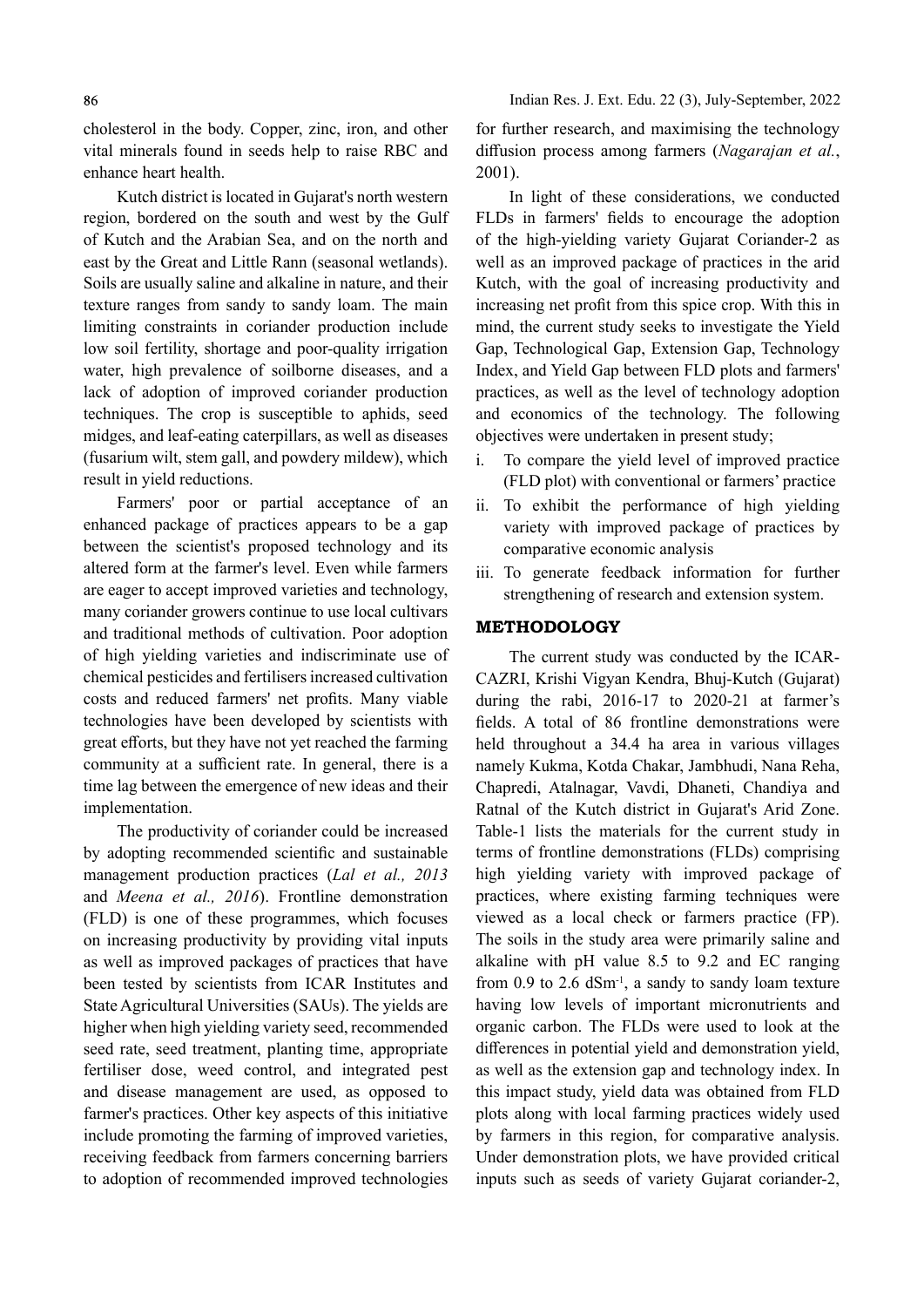| rabic-r shows the cuitivation practices used in FLD piots and farmers -practice. |                                                               |                                                                                                                                                                                                                                                                                                                                                                                                                                                                                                                                                        |  |  |  |
|----------------------------------------------------------------------------------|---------------------------------------------------------------|--------------------------------------------------------------------------------------------------------------------------------------------------------------------------------------------------------------------------------------------------------------------------------------------------------------------------------------------------------------------------------------------------------------------------------------------------------------------------------------------------------------------------------------------------------|--|--|--|
| Operation                                                                        | Farmer's practice                                             | Improved technology demonstrated                                                                                                                                                                                                                                                                                                                                                                                                                                                                                                                       |  |  |  |
| Seed & seed rate                                                                 | in broadcasting method                                        | Local seed @ 20-25 kg/ha Gujarat coriander-2 (Improved variety from SDAU, Dantiwada)<br>$\omega$ 20 kg/ha                                                                                                                                                                                                                                                                                                                                                                                                                                              |  |  |  |
| Seed treatment                                                                   | None                                                          | Trichoderma 10g/kg seed                                                                                                                                                                                                                                                                                                                                                                                                                                                                                                                                |  |  |  |
| Sowing time                                                                      | $15-30th$ November                                            | 1 <sup>st</sup> week of November                                                                                                                                                                                                                                                                                                                                                                                                                                                                                                                       |  |  |  |
| Sowing method                                                                    | Broadcasting                                                  | Line sowing: $30 \times 15$ cm $(R \times P)$                                                                                                                                                                                                                                                                                                                                                                                                                                                                                                          |  |  |  |
| Manure & Fertilizer<br>application                                               | <b>FYM</b> : None<br>55:23:0                                  | FYM: 10-12 t/ha<br>40:20:00 (Kg N: P: K/ha)                                                                                                                                                                                                                                                                                                                                                                                                                                                                                                            |  |  |  |
|                                                                                  | (Kg. N: P: K/ha)                                              | Zn 33% @ 12.5 kg/ha                                                                                                                                                                                                                                                                                                                                                                                                                                                                                                                                    |  |  |  |
| Irrigation                                                                       | 6-7 irrigation                                                | 6-7 irrigations (1-2 extra irrigations in sandy soils)                                                                                                                                                                                                                                                                                                                                                                                                                                                                                                 |  |  |  |
| Weeding                                                                          | Generally, one hand<br>weeding at 25-30 DAS                   | Two hand weeding 20 and 35 days after sowing (DAS)                                                                                                                                                                                                                                                                                                                                                                                                                                                                                                     |  |  |  |
| Integrated pest and<br>disease management                                        | Broadly used chemicals<br>fungicide mancozeb<br>(Dithane M45) | Use of bio-pesticide Trichoderma viridae as seed treatment $@10g/kg$<br>seed and soil application $@$ 2.5 kg Trichoderma mixed with 25 kg<br>FYM before sowing for the management of Fusarium wilt.<br>Application of Neem oil 2% as precautionary measure followed by<br>two foliar sprays of flonicamid 50WG $\omega$ 5g/15 litre water at 15 days<br>interval to manage the aphid population<br>Foliar spray of wettable sulphur/Kerathane $\omega$ 0.2% at 60 DAS (50 %<br>$\bullet$<br>of flowering stage) to manage the powdery mildew incidence |  |  |  |

Table-1 shows the cultivation practices used in FLD plots and farmers' practice.

micro nutrients (Zinc sulphate 33%)  $\omega$  12.5 kg ha-<sup>1</sup>, application of bio-pesticides Trichoderma as seed treatment  $\omega$  10g/kg seed and soil application  $\omega$  2.5 kg ha<sup>-1</sup> for *Fusarium* wilt management and technical inputs on integrated crop management (ICM) practices such as seed treatment, lines sowing, irrigation scheduling for precise water use by compensating the water requirement at critical stages of the crop, weed management, balanced fertilisation, proper harvesting time and methods, and so on. Farmers, on the other hand, were allowed to continue with their conventional techniques in the event of a local check.

During the off-campus trainings and field trips, KVK scientists assisted the demonstration farmers by demonstrating methods such as seeding in rows, spraying, weeding, and harvesting. Table-1 shows the cultivation practices used in FLD plots and farmers' practice. Statistical tools such as frequency and percentage were used to collect, tabulate, and analyse the data. The extension gap, technology gap, and technology index were calculated using the Samui et al. (2000) equations.

Technology gap = Potential yield - Demonstration yield

Extension gap = Demonstration yield - yield under  
\nexisting practice

\n
$$
TI = \frac{Potential \text{ yield } - Demonstration \text{ yield}}{Potential \text{ yield}} \times 100
$$

$$
BCR = \frac{Gross return (Rs ha^{-1})}{Total cost of cultivation (Rs ha^{-1})}
$$

 $TI = Technology$  index  $BCR =$ Benefit cost ratio

# RESULTS AND DISCUSSION

Seed yield performance : The yield data shown in Table 2 revealed that FLD plots produced an average seed yield of 1935.4 kg ha $^{-1}$  in comparison to local check  $(1695 \text{ kg} \text{ ha}^{-1})$  over five years, where the potential yield of coriander (Gujarat coriander 2) was 2200 kg ha<sup>-1</sup>. It was recorded that the additional average yield over local check was  $240.4$  kg ha<sup>-1</sup>, with a percent increase yield over local check of 14.21 percent. The results clearly demonstrated that the higher average seed yields in demonstration plots over time compared to farmer's practice were achieved due to knowledge and adoption of the improved package of practices, including high yielding variety seed, sowing time, seed rate, seed treatment, sowing method, spacing, weed management, irrigation management, and need-based plant protection measures. Tetarwal (2021), Meena et al. (2016), Poonia et al. (2017), Singh et al. (2013), Kumar et al. (2010), Dhaka et al. (2010) and Jaitawat (2006) all found similar yield enhancement in coriander crops by implementing frontline demonstrations on improved coriander cultivation technology.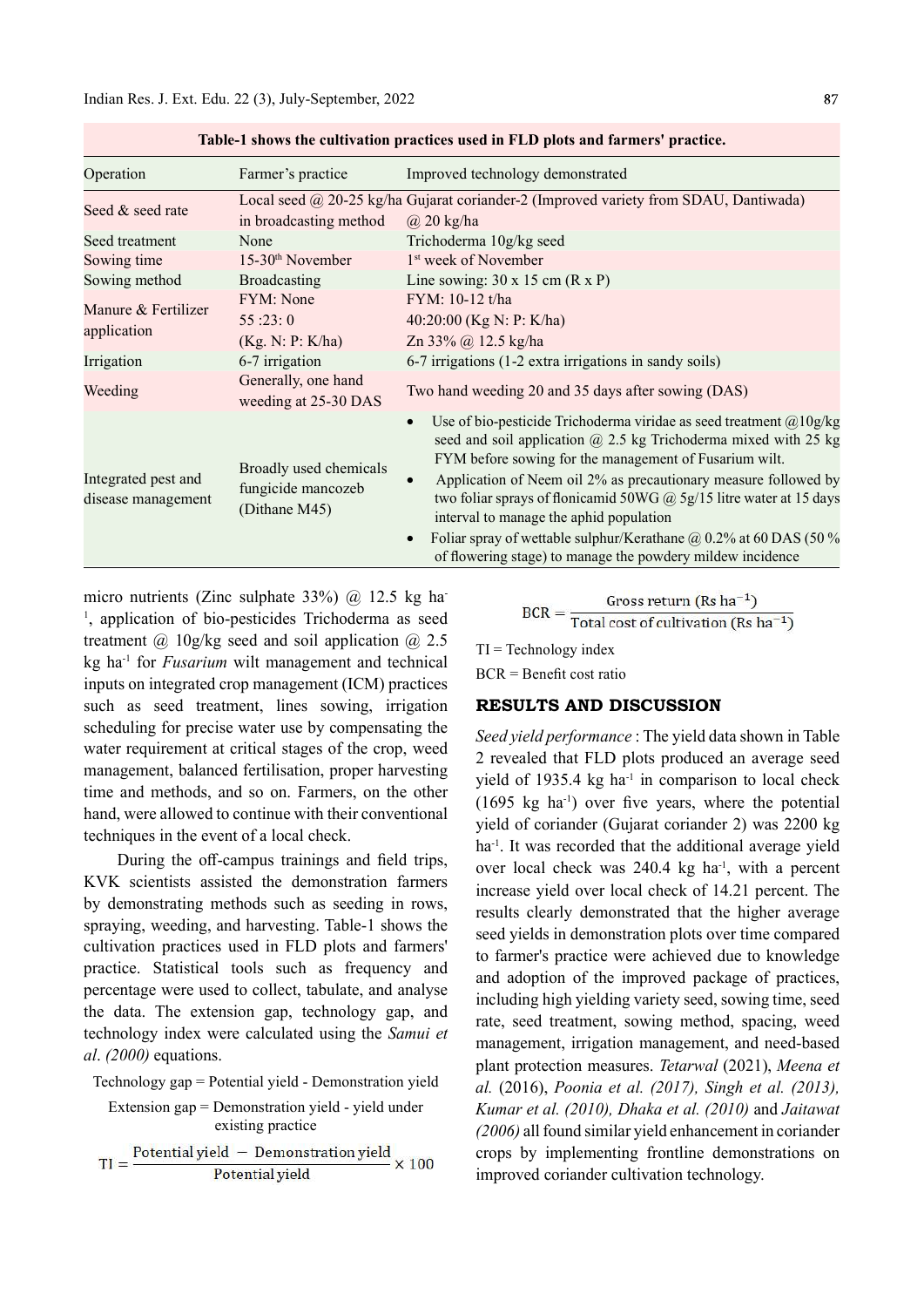Yield gap analysis : Prior to the study period, it was discovered that the majority of farmers did not use high yielding variety seeds and optimised packages of practices for coriander cultivation, resulting in an extension gap between demonstrated technology and farmers' exercise, resulting in lower yields than the district average yield. To bridge that gap, KVK Bhuj demonstrated improved coriander cultivation technology in various farmers' fields as FLDs, which included some critical inputs such as seeds of the improved cultivar Gujarat coriander-2, use of Trichoderma viridae as soil application and seed treatment for wilt disease management, micro nutrients and technical inputs such as timely and line sowing, balanced fertilization, and appropriate plant protection measures for insect-pests (aphid, seed midge) and diseases (wilt, stem gall and powdery mildew) which resulted in increased grain yield over the local practice. The data presented in the Table-3 showed the wide extension gap between improved and conventional practice varied between 214 and 282 kg ha<sup>-1</sup>, with an average of 240.4 kg ha<sup>-1</sup>, according to data acquired from the FLDs. This large extension gap indicated that there was a need to raise awareness about the use of high-yielding varieties in conjunction with a better package of techniques in order to increase productivity. The extension gap was recorded at its lowest  $(214 \text{ kg ha}^{-1})$  in the concluding year 2020-21, indicating the greater adoption of superior technologies of the KVK. The findings of *Bhoraniya et al. (2017)*, Lal et al. (2013), and Singh et al. (2011) corroborate the conclusions of this study. The technology gap was

| Year    |                 |              | Yield $(kg ha^{-1})$    |                               |                     | Additional yield over         | Increased yield            |  |
|---------|-----------------|--------------|-------------------------|-------------------------------|---------------------|-------------------------------|----------------------------|--|
|         | No. of<br>Demo. | Area<br>(ha) | Potential<br>Yield (PY) | Demo Yield<br>$(\text{IP})^*$ | Check Yield<br>(FP) | local check<br>$(kg ha^{-1})$ | over local check<br>$(\%)$ |  |
| 2016-17 | 15              | 6.0          | 2200                    | 1816                          | 1573                | 243                           | 15.45                      |  |
| 2017-18 | 20              | 8.0          | 2200                    | 2000                          | 1718                | 282                           | 16.41                      |  |
| 2018-19 | 20              | 8.0          | 2200                    | 1980                          | 1736                | 244                           | 14.06                      |  |
| 2019-20 | 15              | 6.0          | 2200                    | 1926                          | 1707                | 219                           | 12.83                      |  |
| 2020-21 | 16              | 6.4          | 2200                    | 1955                          | 1741                | 214                           | 12.29                      |  |
| Average |                 |              | 2200                    | 1935.4                        | 1695                | 240.4                         | 14.21                      |  |

\*IP=Improved Practice; FP= Farmers Practice

| Year    | <b>Extension Gap</b><br>$(Kg ha^{-1})$ | Technology Gap<br>$(Kg ha^{-1})$ | Technology Index<br>(%) |
|---------|----------------------------------------|----------------------------------|-------------------------|
| 2016-17 | 243                                    | 384                              | 17.45                   |
| 2017-18 | 282                                    | 200                              | 9.09                    |
| 2018-19 | 244                                    | 220                              | 10.00                   |
| 2019-20 | 219                                    | 274                              | 12.45                   |
| 2020-21 | 214                                    | 245                              | 11.14                   |
| Average | 240.4                                  | 264.6                            | 12.03                   |

| Table 4. Economic analysis of front-line demonstrations on coriander |  |
|----------------------------------------------------------------------|--|
|                                                                      |  |

| Year            |                                        | Cost of cultivation       |            | Gross Return |       | Net Return | Additional |           | <b>B:C</b> Ratio |  |
|-----------------|----------------------------------------|---------------------------|------------|--------------|-------|------------|------------|-----------|------------------|--|
|                 |                                        | (Rs/ha)                   |            | (Rs/ha)      |       | (Rs/ha)    | Return     |           |                  |  |
|                 | $IP*$                                  | <b>FP</b>                 | <b>IP</b>  | FP.          | IP    | <b>FP</b>  | (Rs/ha)    | <b>IP</b> | <b>FP</b>        |  |
| 2016-17         | 27750                                  | 26500                     | 90800      | 78650        | 63050 | 52150      | 10900      | 3.27      | 2.97             |  |
| 2017-18         | 30400                                  | 29000                     | 100000     | 85900        | 69600 | 56900      | 12700      | 3.29      | 2.96             |  |
| 2018-19         | 33600                                  | 32500                     | 99000      | 86800        | 65400 | 54300      | 11100      | 2.95      | 2.67             |  |
| 2019-20         | 34200                                  | 33000                     | 105930     | 93885        | 71730 | 60885      | 10845      | 3.10      | 2.85             |  |
| 2020-21         | 35000                                  | 33700                     | 117300     | 104460       | 82300 | 70760      | 11540      | 3.35      | 3.10             |  |
| Average         | 32190                                  | 30940                     | 102606     | 89939        | 70416 | 58999      | 11417      | 3.19      | 2.91             |  |
| 4T <sub>D</sub> | $\mathbf{1}$ $\mathbf{R}$ $\mathbf{I}$ | $\mathbf{m}$ $\mathbf{n}$ | $\sqrt{ }$ |              |       |            |            |           |                  |  |

\*IP=Improved Practice; FP= Farmers Practice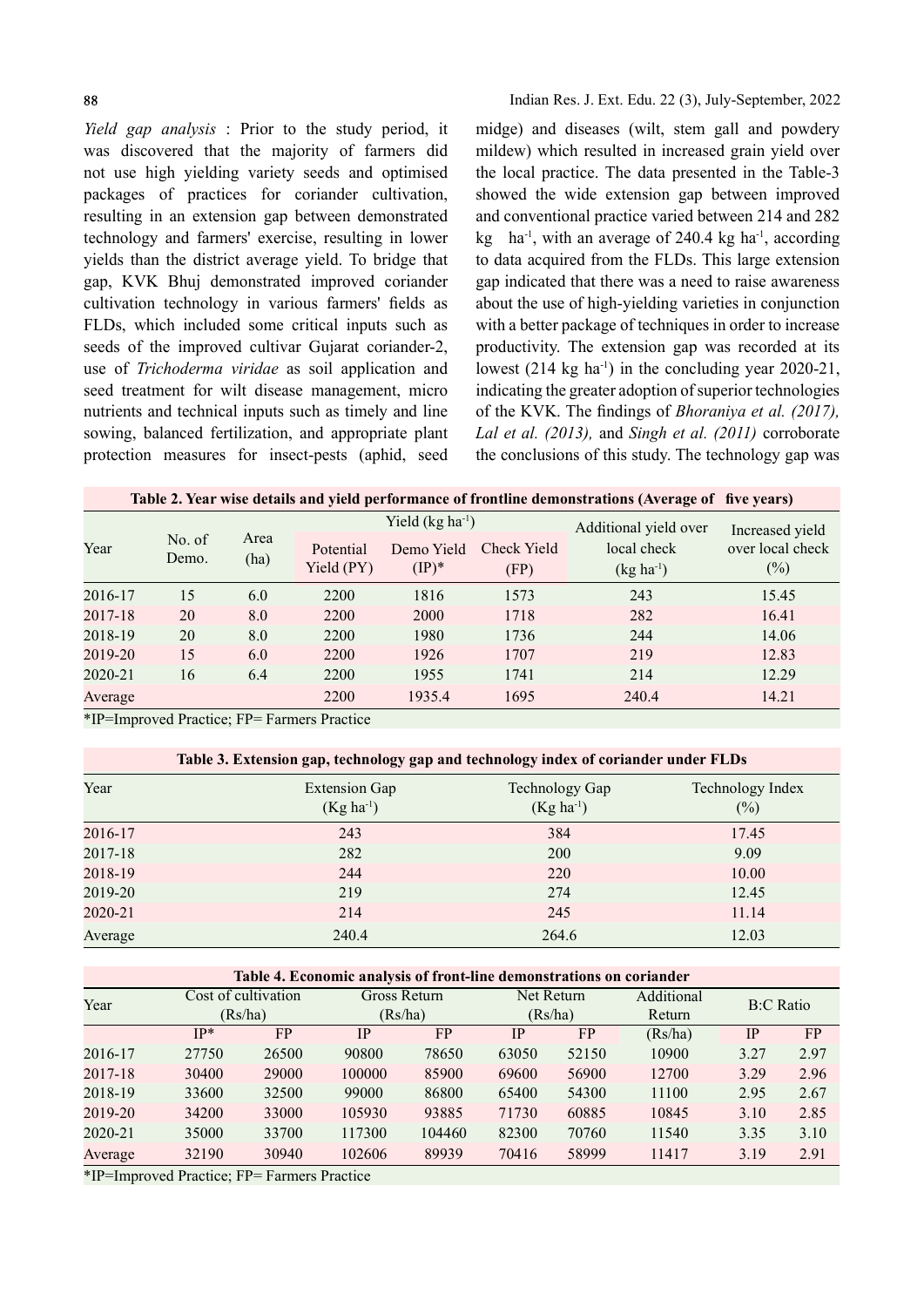also investigated in order to determine the difference between the demonstration and the potential yield. Other factors such as variability in soil fertility, quality of irrigation water, surrounding microclimate, insectpests and disease risk, level of crop management by farmer, and others are responsible for the changes in this gap. Throughout the study period, the technology gap ranged between 200 kg ha<sup>-1</sup> (2017-18) and 384 kg ha<sup>-1</sup> (2016-17). The technology gap was 264.6 kg  $ha<sup>-1</sup>$  on average (Table 3). As a result, location-specific enhanced technologies must be developed to overcome such gaps in coriander cultivation in order to increase production. The acceptability and practicality of a technology are always inversely proportional to the technology index; the higher the acceptability of the demonstrated technology, the lower the technology index value (Sagar and Chandra, 2004). According to the data collected, the technology index peaked at 17.45 percent in 2016-17 and at lowest 9.09 percent in 2017- 18. Over the years, the average technology index was 12.03 percent. During the study period, the technology index showed that the intervened technology was widely accepted and viable by the farmers. The findings of Choudhary et al. (2018), Mishra et al. (2009), Raj et al. (2013), Dayanand et al. (2012) and Chauhan et al.  $(2020)$  on the impact of FLDs in different crops are in agreement with the current studies.

Economic analysis: To assess their profit above existing technology, it is essential to comprehend the economic viability of any technique exhibited on farmers' fields. The cost of inputs and output statistics for coriander production under frontline demonstrations were gathered and analysed to determine gross return, net return, additional income, and the benefit cost  $(B:C)$ ratio. The outcomes of the economic analysis (Table 4) of coriander cultivation revealed a higher gross return of Rs. 90800, Rs. 100000, Rs. 99000, Rs. 105930 and Rs. 117300 ha<sup>-1</sup> compared to Rs. 78650, Rs. 85900, Rs. 86800, Rs. 93885 and Rs. 104460 ha<sup>-1</sup> in the years 2016-17, 2017-18, 2018-19, 2019-20 and 2020-21,

respectively, with an average of Rs. 102606 ha<sup>-1</sup> from FLD plots compared to farmers' practices (Rs. 89939 ha<sup>-1</sup>). Furthermore, the FLD plots produced an average additional return of Rs.  $11417$  ha<sup>-1</sup> and a higher average benefit cost ratio of 3.19 with just an additional input cost of Rs. 1250 ha-1.

The results of the economic study point to the shown technology's increased profitability and economic feasibility. Tetarwal (2021) in cumin, Poonia et al. (2017), Meena et al. (2016) and Singh et al. (2013) in coriander, Choudhary et al. (2018) in fennel and Singh et al. (2011) in seed spices found similar results. Bhargav et al. (2015) and Dhaka et al. (2010) all reported similar findings.

### **CONCLUSION**

The production enhancement and quality improvement under frontline demonstrations can be beneficial in improving growers' attitudes, knowledge, and competence. The use of Trichoderma and micronutrients can contribute to high-quality coriander production at low cost. It can be concluded that FLDs conducted under the close supervision of scientists are an important extension tool for illustrating newly released crop production and protection technologies in the farmer's field in various agro-climatic regions and farming situations. FLDs serve a critical role in pushing farmers to adopt modern agricultural technology, resulting in increased output and income. Farmers can attain a higher additional return with a lower additional input cost by using this technology. Furthermore, it is recommended that strong ties be established with line departments and other agencies in order to organise FLDs and large-scale capacity development programmes to overcome the extension gap for better coriander productivity by transferring improved technology to the growers.

## CONFLICTS OF INTEREST

The authors have no conflicts of interest.

### REFERENCES

Anonymous (2019-20). Area and production statistics of horticultural crops, National Horticulture Board, Govt. of India.

Anonymous (2020-21). District-wise area and production of Horticultural crops, Directorate of Horticulture, Farmers Welfare and Co-operation Department, Government of Gujarat, Gandhinagar. http://www.doh.gujarat.gov.in/statistics.<br>Bhargav, K.S.; Pandey, A.; Sharma, R.P.; Singh, A. and Kumar, M. (2015). Evaluation of front-line demonstration on

in Dewas District. Indian J. Ext. Edu., 51(3&4):159-161.